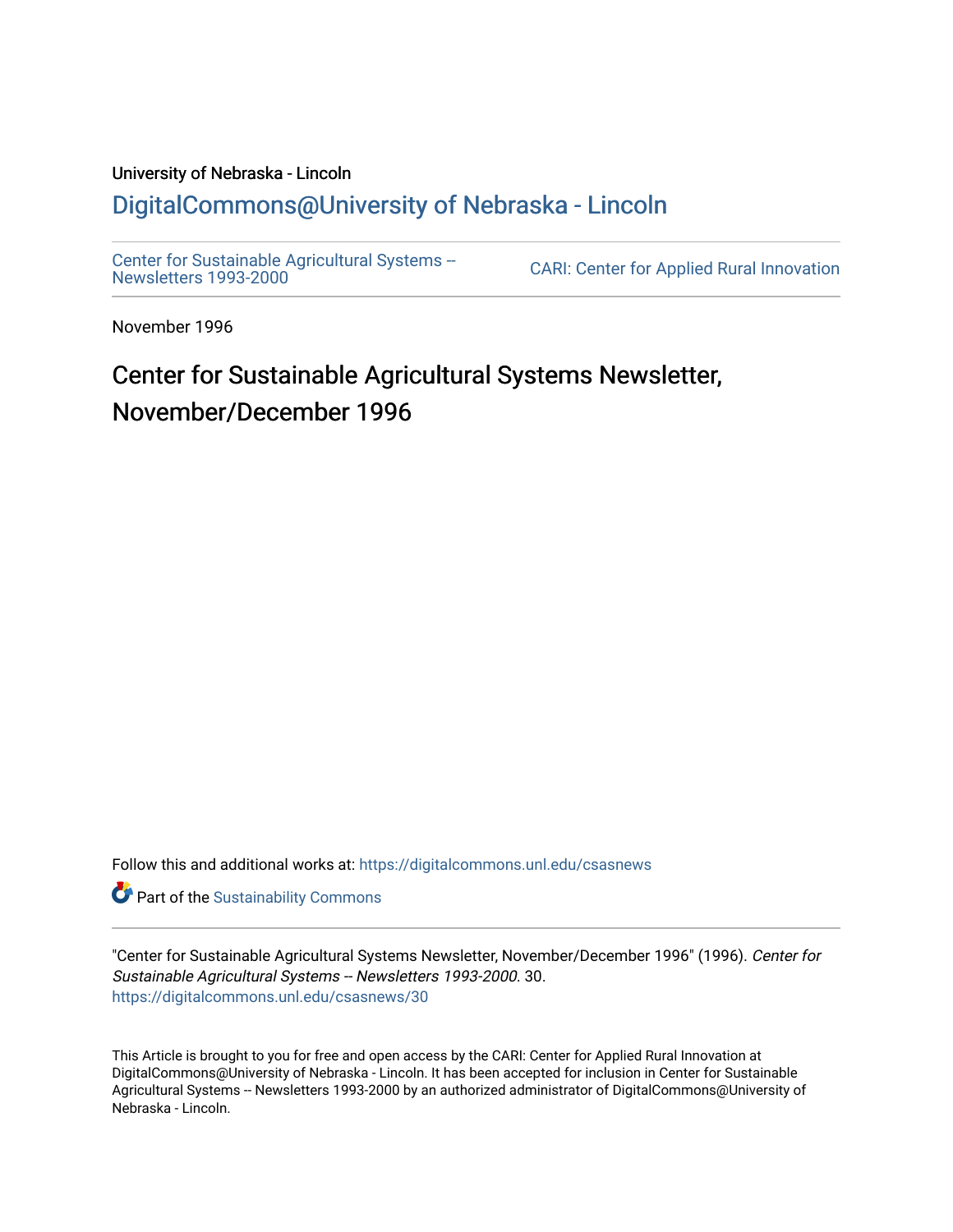# **Center for Sustainable Agricultural Systems Newsletter**

**November-December 1996** 

# **Nebraska IMPACT Project Update**

Profitability. Environmentally friendly production. Rural-urban linkages. Getting families involved in farming. These goals — not necessarily in order of importance — belong to four farmers in Adams County, Nebraska. The farmers work as a group to meet their goals. They raise broilers on pasture, Joel Salatinstyle. They market the birds around Hastings.

Experience was the teacher for this group in their first year, 1995. The farmers learned how to raise poultry on pasture, how to slaughter and sell the birds, and especially how to work together. Working as a group was essential, they say. The farmers called each other for help when problems came up in raising the birds. They had to cooperate to buy special antibiotic-free poultry feed to supplement what the birds got from pasture. They also bought a portable slaughter facility to share among the group, and they helped each other on slaughtering day at each farm. Customers came out to the farms to buy birds and meet the farmers. In 1995 the farmers were so successful with their enterprise that they had to raise twice as many birds in 1996, and they plan to raise even more in 1997. The group credits their success to the superiority of their product. Customers are pleased with the appearance, cleanliness, and flavor of the birds. And customers like the fact that families are involved in raising the poultry.

Besides working for themselves, the group has taught a few other farmers how to raise and sell pastured poultry. They rent out the portable slaughter facility when they don't need it. The group's long-term vision is to create a sustainable local poultry industry, and they are definitely on their way.

### *"We have grown faster and accomplished more [together] than we would have trying to work separately."*

Group project member

This group did not come together on its own. The effort of a concerned local Extension educator and the opportunity to join the Nebraska IMPACT Project combined to provide impetus for the group to form. The IMPACT Project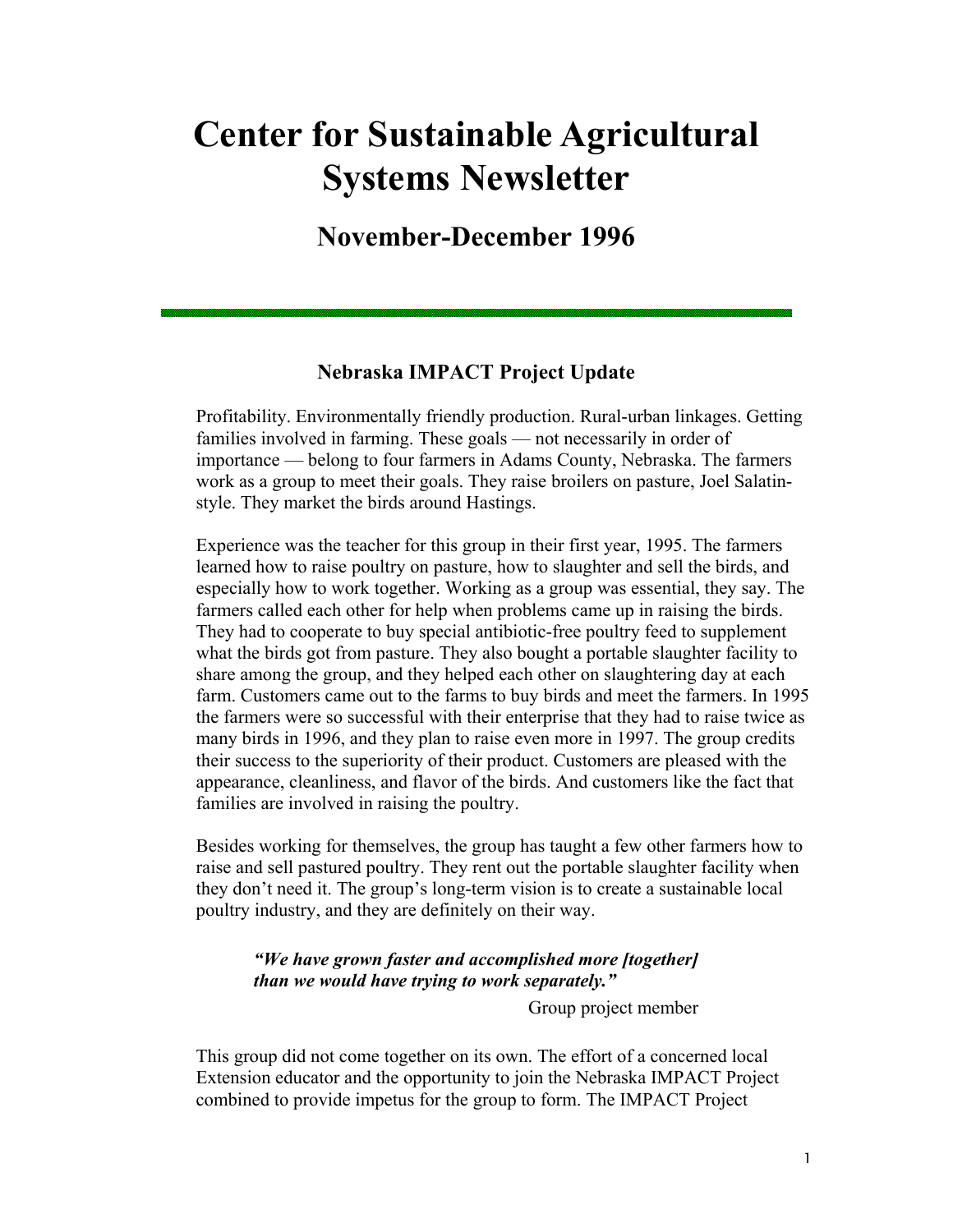provides minigrants and staff support to small groups of farmers, ranchers, and community members. Groups design projects to address local concerns for sustainable agriculture or community development. A steering committee made up of members of IMPACT groups chooses projects to fund. The idea behind the IMPACT Project is that people can do more together than alone.

Presently the IMPACT Project supports 13 groups across Nebraska. Groups' interests include management-intensive grazing systems, leadership skills for rural women, community gardening, organic grain and vegetable production. And, of course, pastured poultry.

The IMPACT Project is a collaborative effort of the Nebraska Sustainable Agriculture Society, the Center for Rural Affairs, and the University of Nebraska-Lincoln. The CSAS was instrumental in obtaining the grant from the Kellogg Foundation that initiated the project.

#### *"[IMPACT] is a creative, energizing program with great potential to guide rural development of sustainable farming systems and communities."*

Extension specialist

The deadline for applications for the next round of funding is February 22. For more information, contact the IMPACT Project office at 402/254-2289, ceruaf $01$ @nol.org.

*Submitted by Victoria Mundy*

# **North Central Region Evaluates Sustainable Agriculture Training**

*"I was pleased with the multitude of activities in state training programs and the variety of people coming together to determine direction."* 

> *"People learn differently, and we need a whole array of methods to get the message out."*

These comments surfaced at a joint meeting between the North Central Administrative Council and representatives from state Professional Development Programs (formerly referred to as Chapter 3) in Kansas City on November 17-18. The objectives were to review state and regional programs in sustainable agriculture training and to provide direction for the future. Agenda items included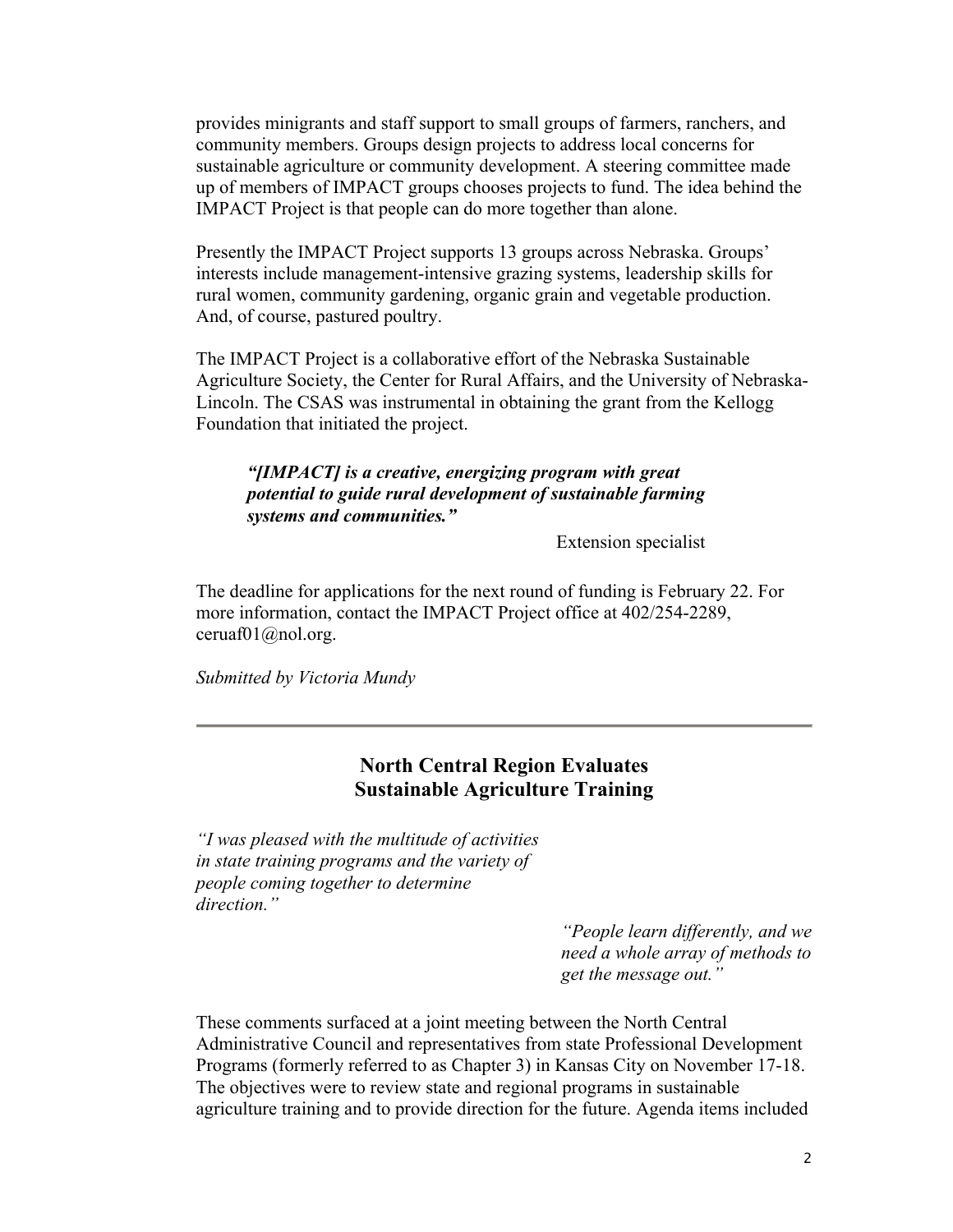state reports, a discussion on integrating the different grant programs, and an overview and planning session on the North Central Sustainable Agriculture Training Program (NCSATP). We observed a substantial increase in partnerships with groups outside Extension for designing and delivering sustainable agriculture training.

Monday's discussion focused on one key question: How do we link results from research, producer, and training grants and make sure the information gets out? Rob Myers, director of the national SARE program, announced that a database listing all grants with key words would soon be available. Beyond the technical approach, many participants remarked that more farmers and community members must be involved in the process, with more input from the local level. State sustainable agriculture coordinators reviewed the NCSATP and made recommendations for the next few years. One valuable benefit has been the interaction with people from various backgrounds who are interested in sustainable agriculture. The workshops instilled a sense of community and "recharged batteries" for those people who feel isolated in their daily work environments. Suggested topics for future workshops included:

- Regional curriculum presentation;
- Economic impact for the individual producer;
- Sustainable agriculture and rural community development;
- Showcase of producers who have made a transition to sustainable systems.

The group wanted the workshops to continue to emphasize face-to-face communication, but to use distance technologies where appropriate. Activities may involve moving information on practices to downlink locations, broadcasting farmer interviews, or designing video tours of site-specific demonstrations. We appreciated one adminstrator's remark, "I've come to respect farmer knowledge—that's a big change for me."

*Submitted by Heidi Carter and Charles Francis*

# **Annual Meetings in Nebraska to Showcase Innovative Strategies for Successful Farming**

Mark your calendar for the 1997 Annual Meetings of the Nebraska Sustainable Agriculture Society and the Nebraska Fruit and Vegetable Growers, to be held February 21-22 in Columbus. Themed Grow Better, Not Bigger, this year's meetings will feature two days of exciting speakers and interesting workshops. Keynote presenters include North Dakota farmer Fred Kirschenmann and Iowa State University rural sociologist Cornelia Butler-Flora. Kirschenmann will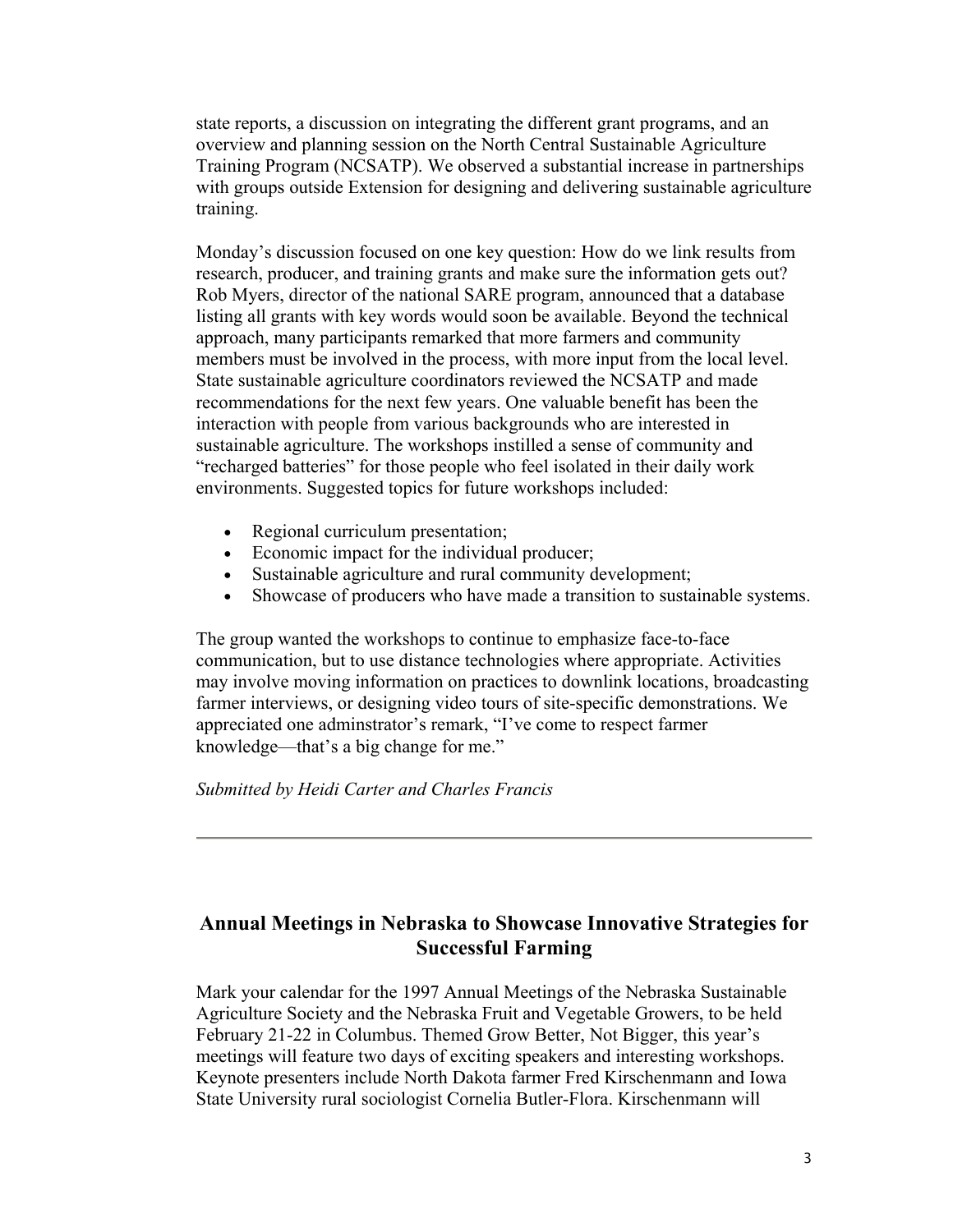discuss innovative agricultural strategies in light of the future direction of greater economy and market. He will present value-added agriculture and direct marketing approaches for sustaining family farms. Butler-Flora will discuss how different kinds of farming contribute to the economic and environmental wellbeing of rural communities. She will share her years of research experience in the Midwest.

Workshop topics include biological control of pests in fruits and vegetables, sizing equipment to farming operations, organic gardening, manure management, and raising poultry on pasture.

The event is co-sponsored by the CSAS and the Organic Crop Improvement Association, Nebraska Chapter 3. For more information, call the NSAS at 402- 254-2289, or visit the new NSAS Web page at

**http://www.netins.net/showcase/nsas**

# **USDA Announces Policy Directive Committing Agency to Sustainable Ag**

In October USDA announced a new agency-wide policy directive expressing its commitment to sustainable agriculture, based on a Memorandum on Sustainable Development issued by Secretary Dan Glickman. That memorandum supports sustainability throughout the Department's programs, and culminates the yearlong work of the 50-member interagency Sustainable Agriculture Working Group, which examined barriers to adopting more sustainable farming methods. It also responds to recommendations from the President's Council on Sustainable Development.

"The purpose of this memorandum is to state the Department's support for policies, programs, activities and education in sustainable development, including sustainable agriculture, sustainable forestry and sustainable rural community development, and to establish a mechanism to coordinate these efforts across the Department," the memorandum reads.

"USDA is committed to working toward the economic, environmental and social sustainability of diverse food, fiber, agriculture, forest and range systems. USDA will balance goals of improved production and profitability, stewardship of the natural resource base and ecological systems, and enhancement of the vitality of rural communities."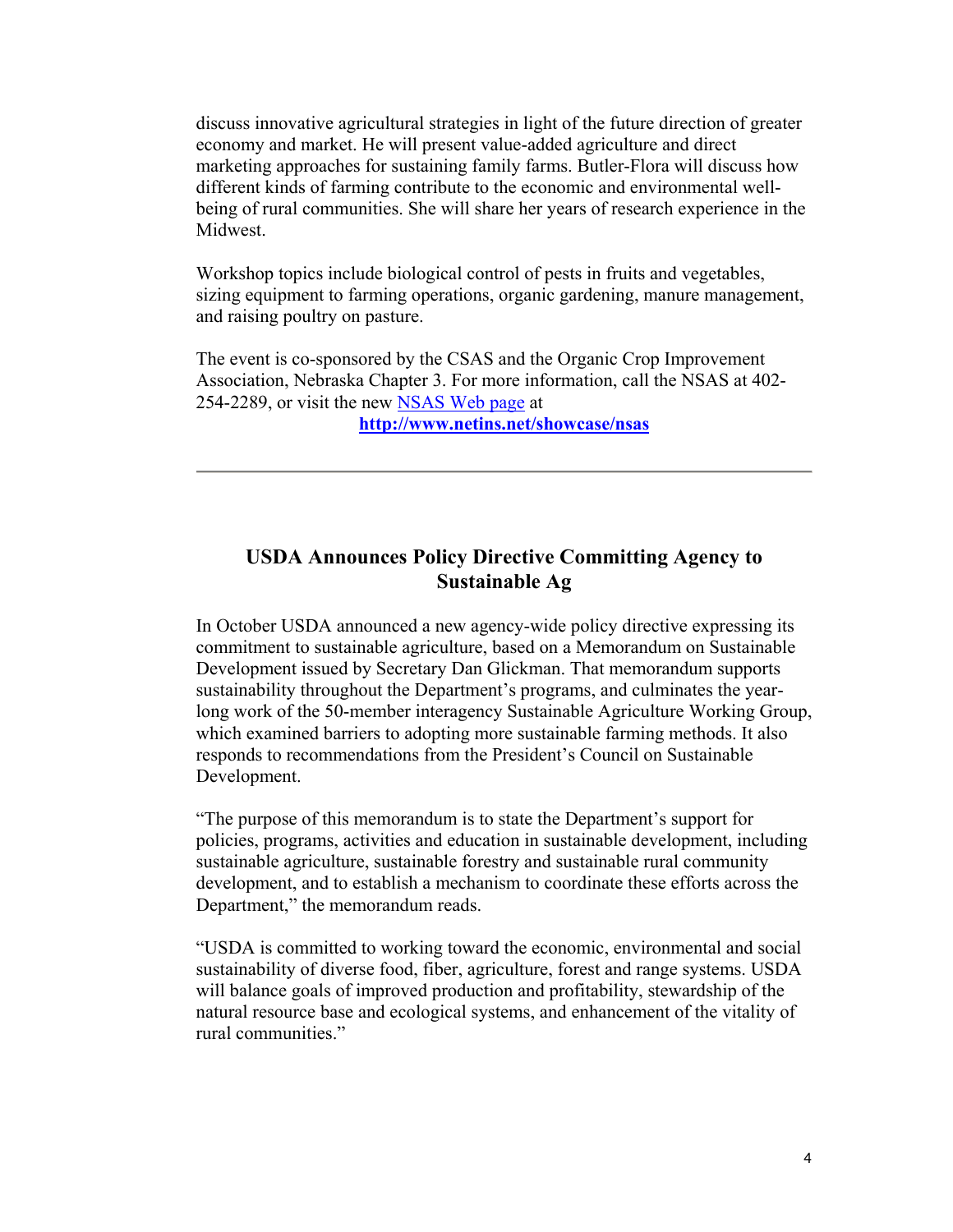In its report, "Toward a More Sustainable American Agriculture," the Sustainable Agriculture Working Group identified 33 ways for the USDA to overcome barriers to sustainable agriculture, including:

- Promoting systems-based research and education efforts by developing scholarships for post-graduate research and education programs on sustainable agriculture, continuing support for the SARE program, and establishing awards programs to identify and reward university and Agricultural Research Service (ARS) scientists who incorporate systemsoriented approaches in their research and education programs.
- Involving producers, especially those with sustainable agriculture expertise, in developing research priorities, making funding decisions, conducting research projects and implementing education efforts based on research results. This might include planning, conducting and evaluating research within the ARS and the National Research Initiative.
- Examining the use of current research reporting mechanisms, such as Current Research Information System (CRIS), for documenting sustainable agriculture research. Where CRIS or other systems are used in research evaluation, such as in the ARS, the use of sustainable agriculturerelevant criteria in project planning and reporting should be considered.
- Encouraging agricultural scientists to include relevance to sustainable agriculture in their research activities, and encourage collaboration on interdisciplinary systems projects.

Secretary Glickman has also established a USDA Council on Sustainable Development to follow up on the recommendations of the Working Group and the President's Council.

Copies of "Toward a More Sustainable American Agriculture" are available from USDA/CSREES/Partnerships, Room 3868 South Bldg., 1400 Independence Ave., SW, Washington, DC 20250, 202-720-5203.

Source: *Alternative Agriculture News*, November, 1996

# **Fund for Rural America**

It is anticipated that the call for proposals for the new USDA-CSREES program, Fund for Rural America (FRA), will be issued in mid-December, with a probable due date in late February. FRA will focus on practical issues, emphasize multidisciplinary approaches, integrate teaching, research and extension, and encourage multi-agency and multi-university efforts. General purposes of the FRA program are: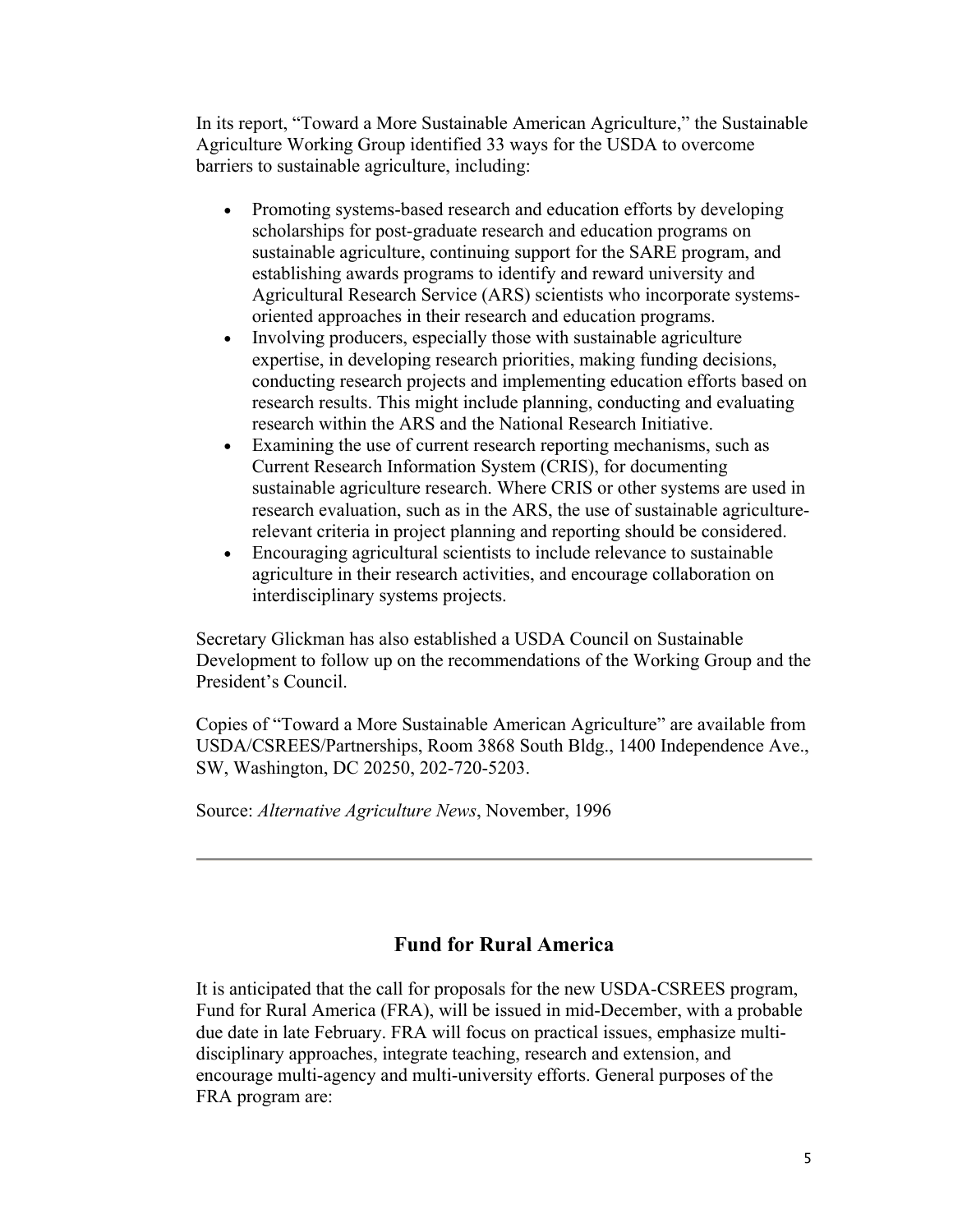- increase international competitiveness, efficiency, and farm profitability;
- reduce economic and health risks;
- conserve and enhance natural resources;
- develop new crops, new crop uses, and new agricultural applications of biotechnology;
- enhance animal agricultural resources;
- preserve plant and animal germplasm;
- increase economic opportunities in farming and rural communities;
- expand locally owned value-added processing.

CSAS director, Charles Francis, invites you to visit with him about the possibility of developing a proposal for submission through the CSAS. Contact him at 402- 472-1581, csas002@unlvm.unl.edu.



#### **To Graze or Not to Graze?**

This is a question asked by farmers who are concerned about the impact of grazing crop residues during the fall and winter on future crop production. While the grazing of corn stalks and sorghum stubble during the winter months is common throughout the Midwest, little information is available on the influence of grazing on subsequent crop yields.

When the Integrated Farm was initiated in 1992 at the University of Nebraska Agricultural Research and Development Center, one of the primary goals was to maximize utilization of resources on the farm, such as crop residues for livestock grazing. Several experiments have been conducted under different environmental conditions during the past three years to determine if winter grazing affects crop yields, soil compaction, and residue cover. Results of these studies show no decrease in crop yields, an increase in surface soil compaction, and a decrease in percent residue cover following fall and winter grazing of crop residues.

Under two center pivot irrigation systems, cows grazed irrigated corn stalks for 60-70 days from late November to early January. One-half of the land under each center pivot was in corn, while the other half was in soybeans, and the following year crops were rotated. Part of the field was left ungrazed for comparison between grazed and ungrazed corn stalks. In the spring soybeans were no-till planted into the corn stalks. Soybean yields were compared for grazed and ungrazed areas in the fall. Irrigated soybean yields were similar for grazed and ungrazed areas each year, averaging 55 bu/ac for both over the three-year period.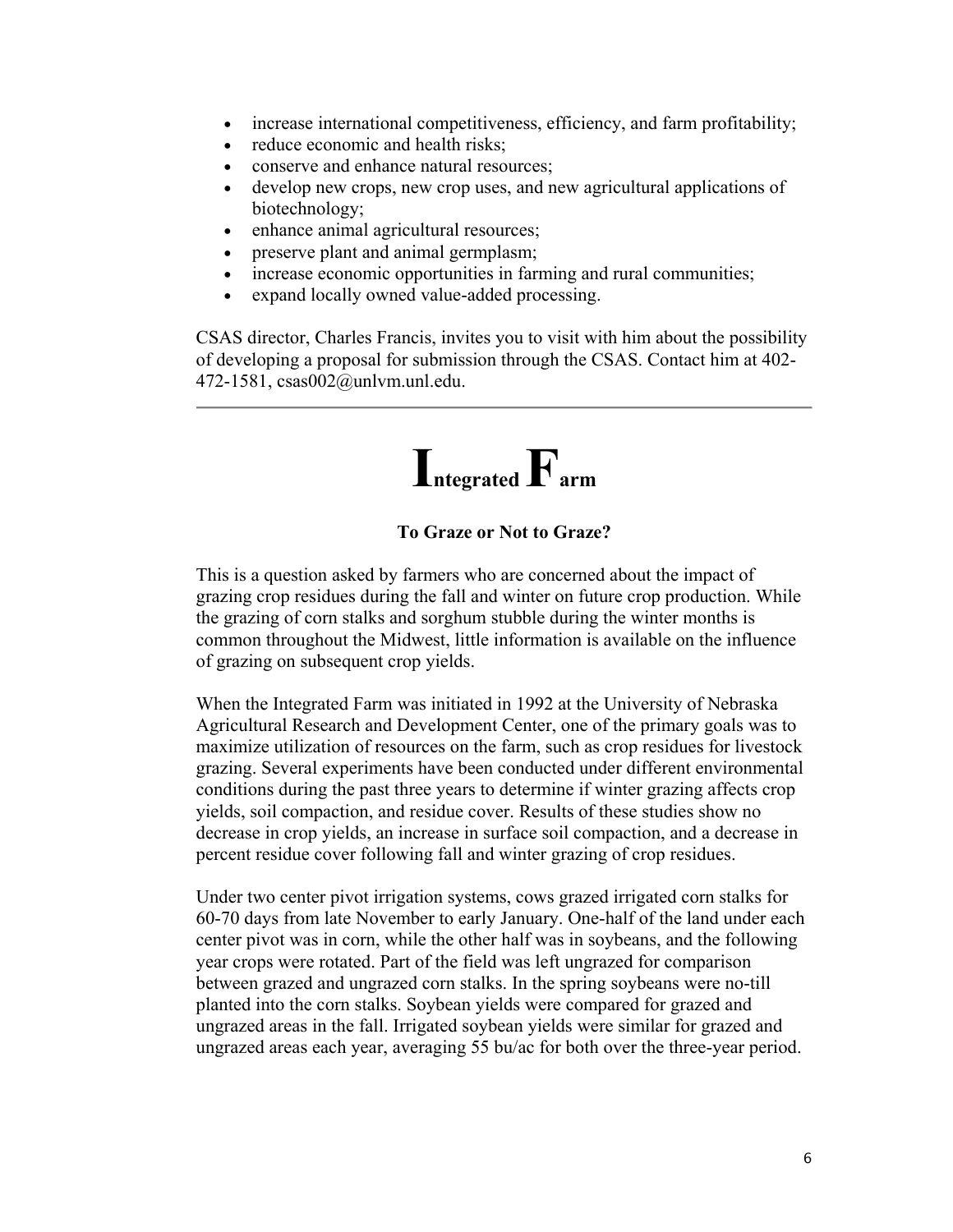Under dryland conditions, the effect of grazing has been investigated in a threeyear corn-grain sorghum-soybean rotation. All three crops have been grazed by calves through the winter months and compared to ungrazed areas. These ungrazed areas have been maintained the past four years and will continue to be maintained so any long-term effects of grazing can be identified. The three-year average yields for soybeans, corn and grain sorghum showed no difference between grazed and ungrazed plots.

Other trials investigating the effect of winter crop residue grazing after one to three years show no effects on subsequent crop yields from grazing. These results suggest that if cattle are removed from stalk fields in early March before fields thaw and become muddy, crops should not be affected by grazing. If cattle are allowed to graze later in the spring, tracking caused by cattle may require tillage prior to planting.

Soil bulk density, an indication of soil compaction, was increased on the 0-6" depths in tracks from cattle taken in the spring of the year. Residue cover was reduced as much as 25% in corn, 20% in grain sorghum, and 34% in soybeans following winter grazing compared to ungrazed areas. While these factors did not affect yield, they may affect runoff following significant rainfall on erodible land. A final trial evaluated winter grazing of corn stalks under ridge-till and conventional tillage systems. There has been no consistent effect on corn yields following grazing of stalks after three years. Observations also suggest that ridges can be maintained on a ridge-till system even after being grazed for four years. Ungrazed areas will be maintained in several fields to continue evaluating longterm effects of grazing on crop yields and soil properties.

*Submitted by Gary Lesoing*

## **Did You Know...**

The Integrated Farm produces 2,500 to 3,000 tons of compost annually to be used on the Agricultural Research and Development farmland.

#### **Ag Production and Nutrition Conference**

The International Conference on Agricultural Production and Nutrition will be held in Boston, March 19-21, 1997. Organized by the Tufts University School of Nutrition Science and the Henry A. Wallace Institute for Alternative Agriculture, this conference will examine all aspects of the relationship between the quality/safety of food and the production systems used to raise it. Besides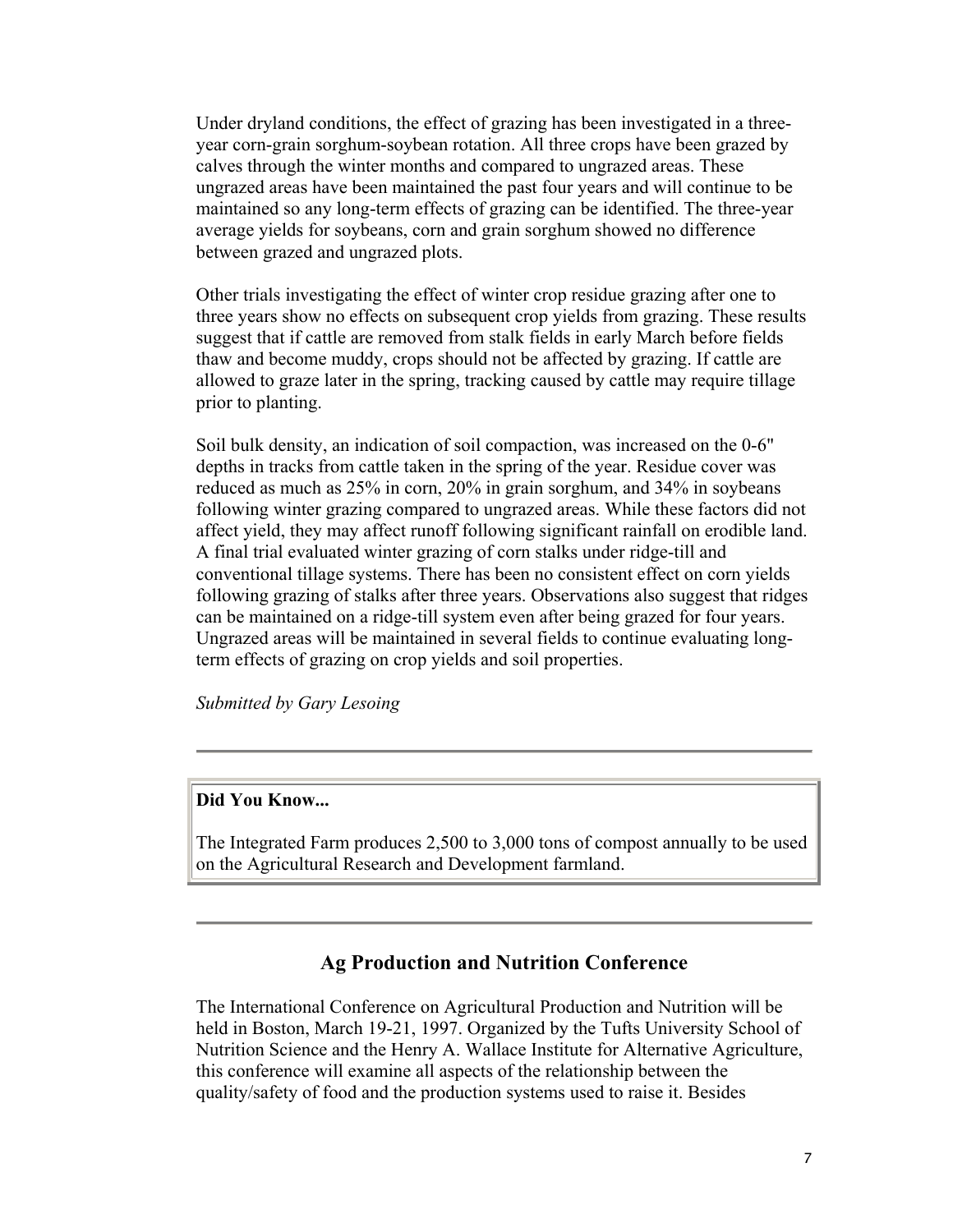biological and technological aspects, the conference will also deal with consumer attitudes, regulatory issues, and agricultural development strategies. Speakers from 15 countries will offer a total of 50 presentations, including reports on new research, reviews of current knowledge and research needs, analysis of conceptual and methodological problems, and discussions of public policy implications. The conference is intended for researchers, farmers, consumer groups, the food processing and marketing industries, and agencies concerned with agricultural policy and public health. For a program summary or a registration form, contact William Lockeretz, 617-627-3223, wlockeretz@infonet.tufts.edu, or the CSAS office.

#### **Resources**

*Pest Management at the Crossroads*. \$29.95 + \$6/\$9 domestic/international s&h. This product of a two-year Consumers Union project will serve as a "roadmap" for a multi-year effort by CU, and hopefully other organizations and institutions, to change the focus of pest management policies, and the direction of public and private investment patterns in new pest management technology and systems. Details about the book and much more can be obtained at the Web site: http://www.pmac.net. Phone orders: 301-617-7815; fax orders: 301-206-9789; email orders: pmac@pmds.com; or order from Web site.

*Pesticide Runoff and Water Quality*. Free. Nebraska Cooperative Extension publication discusses computer model simulations of pesticide runoff, factors influencing pesticide runoff, and suggestions for Best Management Practices. Water Center/Environmental Programs, 103 NRH, Lincoln, NE 68583-0844, 402- 472-3305, psis@unlinfo.unl.edu.

*Alternatives in Agriculture*. \$10. 1996 annual report of research on the Thompson farm in IA. Topics covered include crops, livestock, cover crops, alternative weed management, economics, water quality and soil health. Thompson On-Farm Research, 2035 190th St., Boone, IA 50036-7423, 515-432-1560.

*Agroforestry for Farms and Ranches: An introduction to using tree and shrub practices in sustained agricultural systems*. Free. Bruce Wight, USDA National Agroforestry Center, East Campus - UNL, Lincoln, NE 68583-0822, 402- 437- 5178, ext. 36; Bruce\_Wight@ftw.nrcs.usda.gov.

*Organic Production: Recent Publications and Current Information Sources*. Free. Alternative Farming Systems Information Center, National Agricultural Library, USDA, Room 304, 10301 Baltimore Ave., Beltsville, MD 20705-2351, 301- 504- 6559; electronically at http://www.nal.usda.gov/afsic.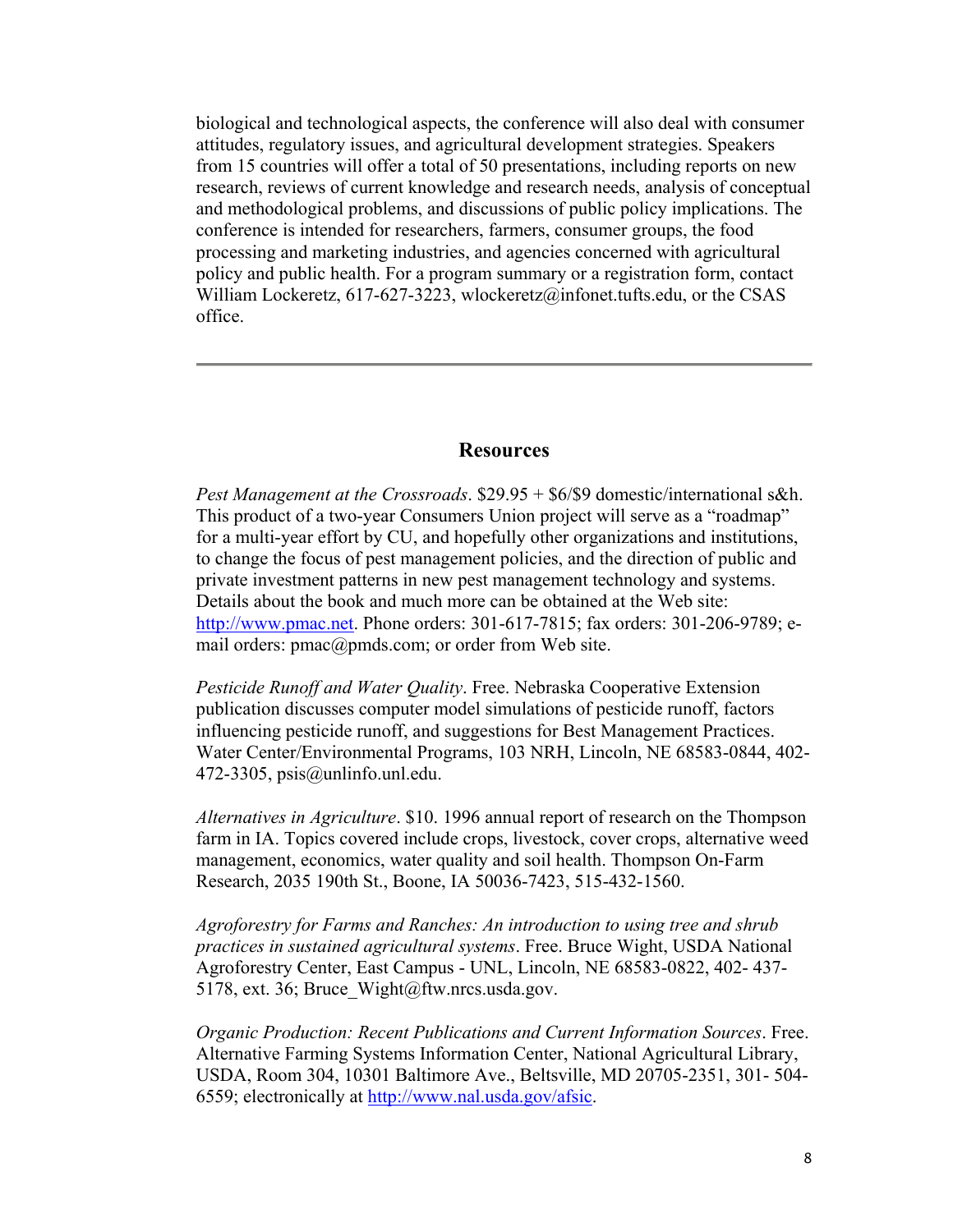*Growing Together: Community Gardening and Food Security*. Free. New handbook covers all the details of establishing a community garden. Other available publications include a complete "how-to" manual for starting a farmers' market and "Growing Smart," a compilation of Texas sustainable agriculture success stories. Sustainable Food Center, attn. Garden Guide, 434 Bastrop Hwy, Austin, TX 78741, 1-800-882-5592.

*Synergy Magazine*. \$22/yr in Canada (+ \$3 to U.S. addresses). Quarterly that publishes stories about organic/sustainable agriculture and related issues based in the western provinces and northern plains states. Synergy Magazine, Box 8803, Saskatoon, Sask., S7K 6S6, synergy@link.ca.

## **Food Circles: A Bioregional Approach**

"Most people have lost contact and lost control of their food systems," we were told by Rev. Ben Kjelshus of the Kansas City Food Circle at a recent regional workshop. He described the high degree of concentration of food industry business in the hands of a few multinational corporations. Ben offered two illustrations on how we are physically separated from production: (1) an average food molecule travels more than 1000 miles from field to table, and (2) Missouri imports about 70% of its food from outside the borders. Equally important is a cultural separation — people do not know where food comes from nor how it is produced. He contends that a majority of citizens would be more concerned about soil erosion, costs of pesticide contamination, and social impacts of the separation of people from their source of food if they were more aware of how the system works.

The Kansas City Food Circle Project is a "holistic, ecologically based approach in dealing with the food system. It connects farmers, small-scale food producers, retailers, consumers, nutritionists, public advocacy and extension agencies, community activists, and others to work for a sustainable and sensible food system for communities. The mission is to develop an integrated, sustainable, sensible, and just food system that promotes the regional production of food for distribution and consumption primarily within the region. Food circles reclaim our responsibility for and control over our food supply." Their activities include:

- distribution center that links a cooperative store with Kansas Rural Center growers;
- brochure listing farmers' markets and community supported agriculture (CSA) groups;
- monitored hotline and voice mail number to inform consumers about local growers;
- newspaper articles on how to join buying clubs, farmers' markets, CSAs, and the Circle.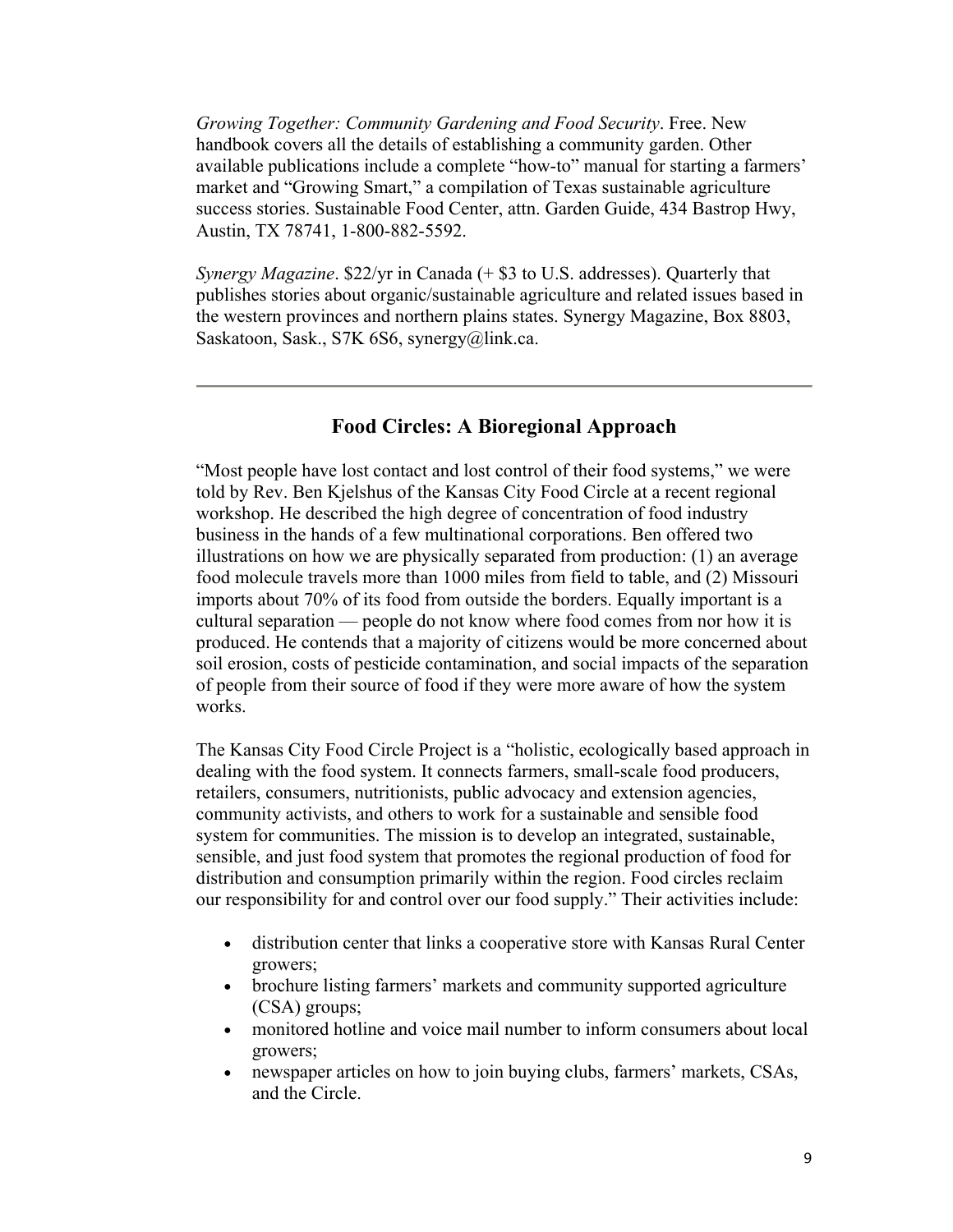These activities are designed for public education on the environmental and health dimensions of dependence on an industrial food system, increased demand for regionally grown organic food, and promotion of a viable family farm system that results in long-term stewardship of the land.

*Summarized by Charles Francis and Heidi Carter*

#### **Transformation of Land Grants**

"There is a growing recognition of the need for education and research that expand and improve technological options for sustainable production systems that enhance the compatibility of farm profitability, environmental quality, and human communities," according to a recent report from the National Research Council's Board on Agriculture. The report summarizes the changing realities of agriculture in the U.S., including higher production levels, more stable productivity, and lower real prices for food to the consumer. It also describes the role of larger corporations in the food system, the impact of concentration of land and resources, and the need for increased relevance in education to deal with change. Of particular interest to our Center was the observation that alternative farming technologies are becoming more widely accepted, and that environmental quality and community viability are important measures of success in the food system. There is growing concern about "food safety, water and air quality, soil/water/energy conservation, wildlife habitat, open space, and (healthy) family farms and rural communities." The report is summarized in the *American Journal of Alternative Agriculture* (Vol. 11, 1996). Copies of the report, *Colleges of Agriculture at the Land Grant Universities*, are available for \$35 plus \$4 s/h from National Academy Press, 2101 Constitution Ave. NW, Lockbox #285, Washington DC 20005.

*Summarized by Charles Francis*

#### **Richard Olson Named Presidential Fellow**

Agronomy graduate student Richard Olson, who works with CSAS director Charles Francis on several projects, was named a Presidential Graduate Fellow for the 96-97 academic year. Richard designed the curriculum for and coordinated the farming systems student intern program, and co-designed a new agroecology course which he helped teach last spring. He was senior editor of *Exploring the*